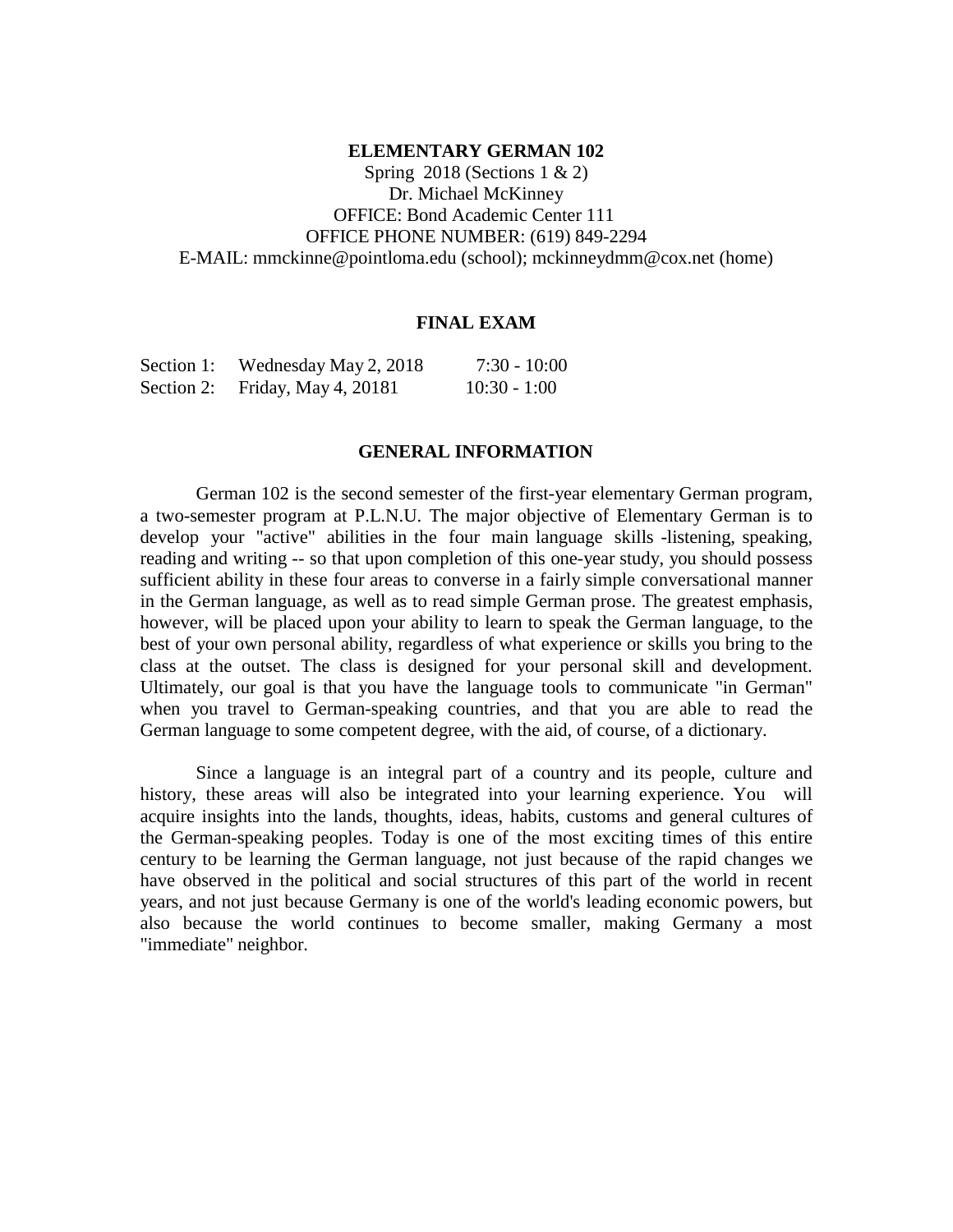### **COURSE LEARNING OUTCOMES**

By the end of the German 101-102 sequence, you, the student, will be able to:

1. Speak at the mid to high novice level using basic formulaic and memorized materials within the student's own experience.

2. Recognize basic connected discourse that uses vocabulary and grammar within the student's own experience.

3. Write discrete sentences as well as simple connected paragraphs using memorized vocabulary and grammar structures.

4.

5. Read cultural texts that employ familiar vocabulary and cognates as well as learned grammatical structures.

6. Demonstrate comprehension of basic cultural mores and patterns of living of the target culture(s) studied.

# **TEXTBOOKS AND ASSIGNMENTS**

The textbook for this course is *Sag Mal*, by Christine Anton, Tobias Barske and Megan McKinstry, 2nd Edition. In addition to this text, you also must have the accompanying web program. It is here that you will find the homework assignments that you will be having on an on-going basis. This comes as a package through our bookstore. During this second semester, it is anticipated that we complete chapters 5 - 10.

# **GRADING**

Your grade for this course is comprised of four components:

- 1) A Final Examination, which constitutes ca. a quarter of your grade;
- 2) Chapter examinations, which constitute ca. a quarter of your grade;
- 3) Frequent quizzes, which constitute ca. a quarter of your grade.
- 4) Homework assignments (on the web program), which constitute a quarter of your grade. The grading on your homework is on an "A" or "F" basis, meaning, if you complete the homework assignment (with an average of 70% or higher), you receive an "A" for that component; if you do not complete or get below a 70%, the grade for that component will be an "F."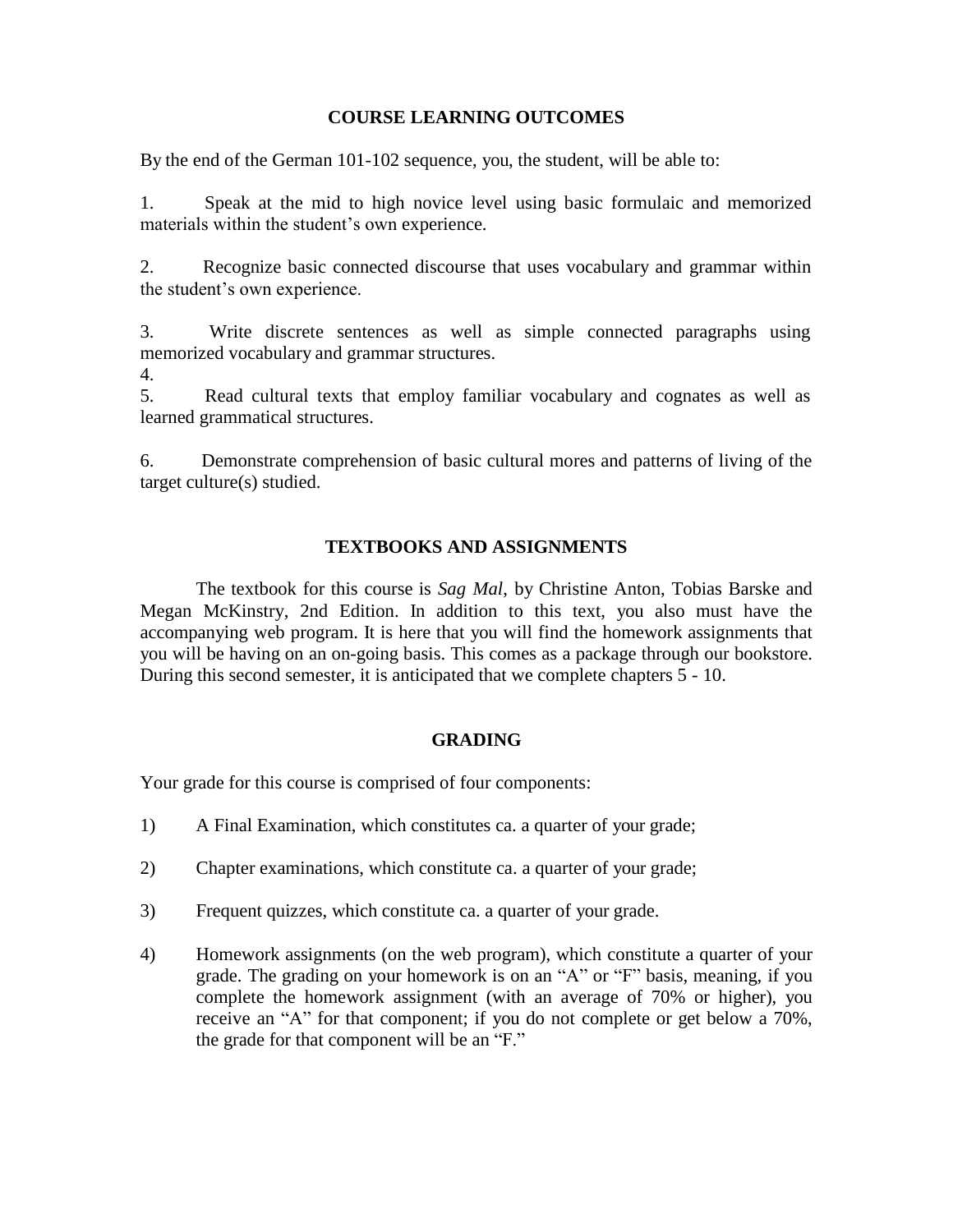Finally, I employ a "Swing" component for your grade (for borderline cases) which will be based on the level of your participation in daily class work. This means that class preparation and participation will positively affect your ultimate grade, especially where your grade is a border-line grade, so I encourage you to participate and have fun while acquiring this foreign language skill.

#### **HOMEWORK**

You are first of all responsible to learn each of the two sets of vocabulary lists contained in each chapter of the text and to retain those words throughout the semester. In addition, each day in class a new grammatical concept will be presented and practiced, whereupon it is expected that you will complete the corresponding web portions of the homework assignments.

#### **ATTENDANCE**

Class attendance is mandatory, for your own sake, but more importantly, for the sake of your classmates, inasmuch as much that we do is a collective group. Roll is, therefore, taken on a daily basis. Please read the Class Attendance section of your PLNU Catalog, carefully (see link above). It indicates that if students miss more than 10% of class meetings (approx. 4 for a MWF course and 3 classes for a TTH course, 2 classes for a quad course), faculty members may file a written report which may result in deenrollment from the course. If students miss more than 20% of class meetings (approx. 8 for a MWF course and 6 classes for a TTH course, 4 for a quad course), students may be de-enrolled without notice. De-enrollment may have serious consequences on residence, athletic, and scholarship requirements; it may also necessitate a reduction or loss in a student's financial aid.

#### **COURSE CREDIT HOUR INFORMATION**

This class meets the Carnegie Unit minimum requirement of 750 minutes of instructional time + 1500 minutes of out-of-class work per 1 unit of credit. Specific details about how the class meets these requirements are included here in the course syllabus.

### **ACADEMIC ACCOMMODATIONS**

All students are expected to meet the minimum standards for this course as set by the instructor. Students with learning disabilities who may need accommodations should first discuss options and services available to them in the Academic Support Center (ASC) during the first two weeks of the semester. The ASC, in turn, will contact professors with official notification and suggested classroom accommodations, as required by federal law. Approved documentation must be provided by the student and placed on file in the ASC prior to the beginning of the semester.